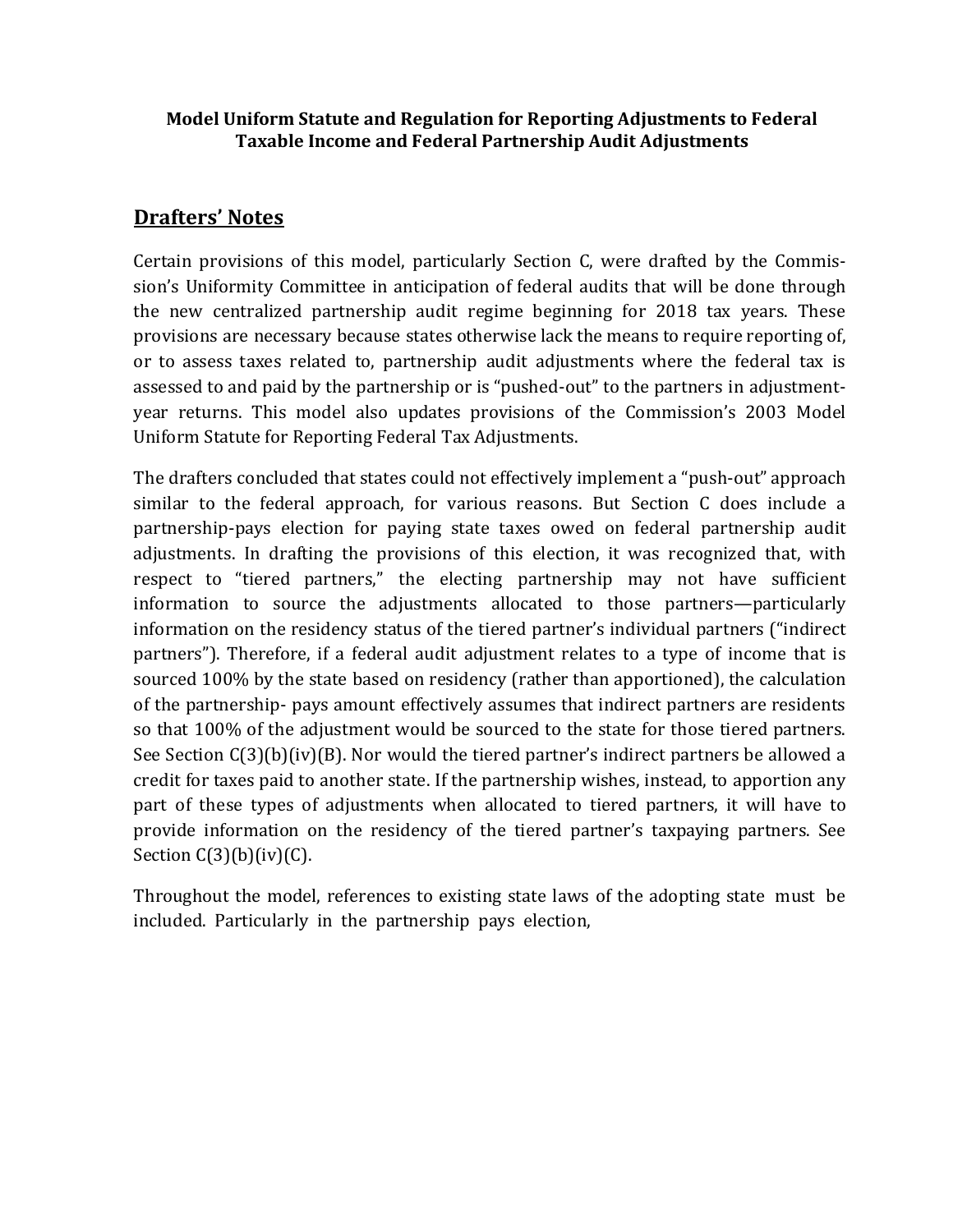there are references to state law governing the sourcing of multistate income (allocation and apportionment rules). The model does not constrain the states in applying particular sourcing rules nor does it require the states to apply uniform rules. Those rules can also change over time. And, to the extent that there are specific rules for apportioning partnership income or certain types of income, those rules would apply in the partnership-pays election context. Such rules might also include equitable apportionment provisions. The only requirement is that the rules generally applicable in the reviewed year (audit year) be applied to adjustments for that year.

Note that certain provisions of the model specify that regulations should be promulgated to implement those provisions. Other regulations, or agency instructions, may be necessary, as well, to fully implement the model. The model was drafted in this manner, in part, to retain some flexibility, recognizing that the provisions related to partnership audit adjustments are new and untested. In addition to the provisions that specifically call for regulations, states may wish to consider regulations or instruction to:

- Define the precise information required to be provided in a federal adjustments report, generally, and specifically in the case of federal partnership adjustments that must be reported by the partnership under Section C(2).
- Specify the manner in which federal adjustments, and especially federal partnership adjustments, might need to be modified in order to conform to state tax laws (e.g. where an add-back statute might apply to an adjusted item or where that item has no impact at the state level) including how those modifications would be reported by the partnership.
- Specify the information that would be required for a partnership electing the partnership-pays approach to overcome the presumption that, in some cases, the indirect partners are residents, and the manner of requesting other adjustments in the partnership-pays approach. Section  $C(3)(b)(iv)(C)$ and Section C(5).
- Define how adjustments determined to be unitary business income of a corporate partner should be reported and treated by that partner where the partnership makes the partnership-pays election. Section C(3)(c).
- Determine the manner of allowing credits for taxes paid to other states by the partnership for its direct resident partners. Section C(6)(b).
- Specify the manner for making estimated payments as provided for in Section F during the course of a federal audit.

Also note that the draft contains a definition of "reallocation adjustment" which was originally included with the expectation that states might treat reallocation adjustments differently. Ultimately, it was determined that the states ought to follow the federal treatment of reallocation adjustments (including the tax-positive side in the partnership pays amount, but not the tax-negative side); however, the definition was not removed.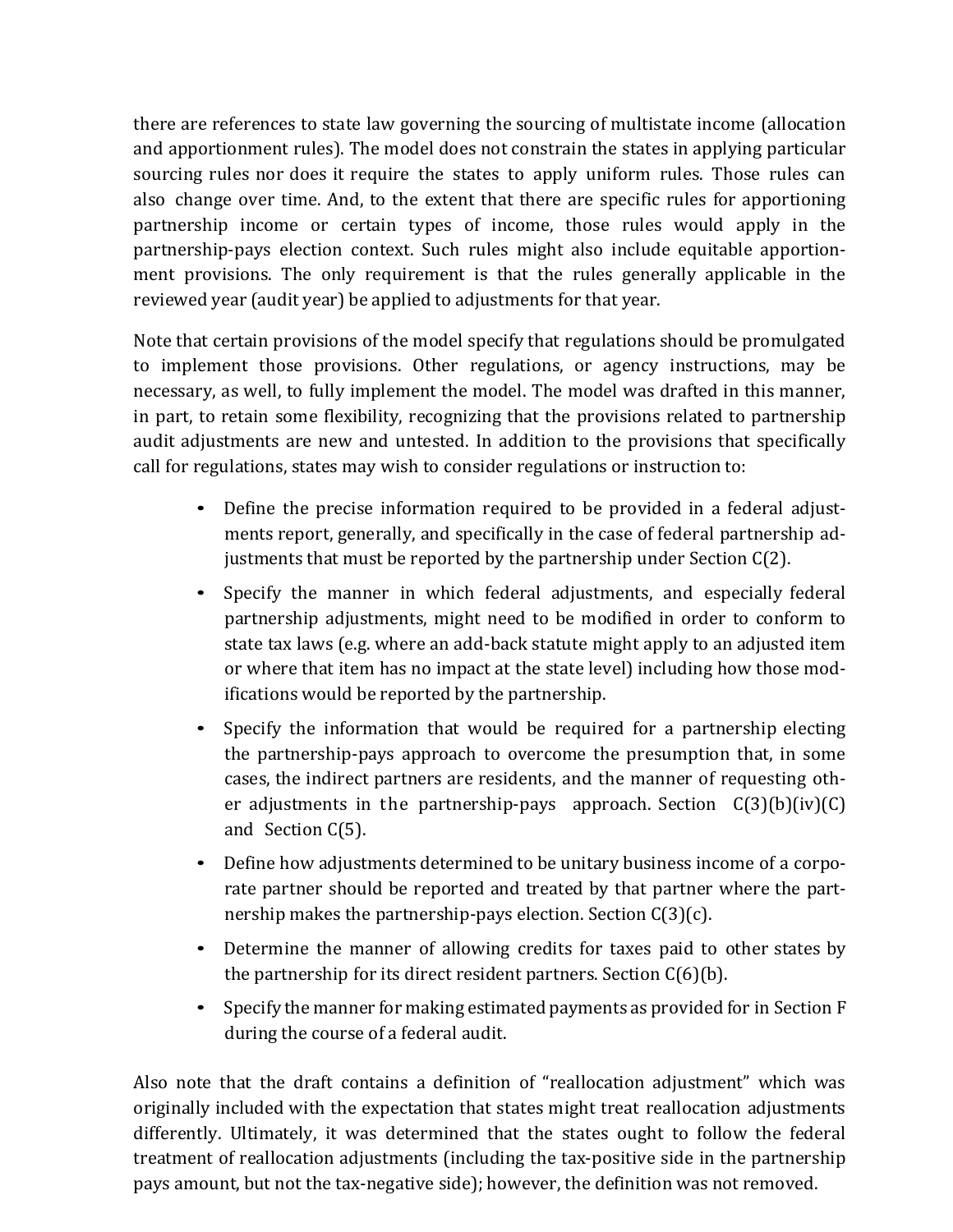Finally, the partnership-pays election may potentially have revenue impacts. In some cases, the tax paid under that election to the state would be greater (primarily because of the use of the highest marginal rate to compute the tax). The revenue may also be greater if a partnership generates income that would ordinarily be sourced to the state of residence, and if that partnership has indirect partners. In that case, the indirect partners would be presumed to be resident partners for purposes of computing the partnershippays amount unless the partnership provides information to demonstrate otherwise. In at least one case, however, the tax paid may be less. This is where the partnership generates income that would ordinarily be apportioned if earned by nonresidents. In that case, the partnership would apportion the share of the income that flows to indirect partners, even if some of those partners are residents (and would be entitled to a credit for taxes paid to another state, but not to apportioning their income).

During the drafting process, concerns were raised as to whether the partnership-pays election might be used to shift income or avoid state taxes. In particular, the concerns focused on federal partnership adjustments that would be allocated by the electing partnership to "tiered partners." The model's provisions to address indirect partners, Section C(3)(b)(iv), discussed above, along with state-specific sourcing rules and equitable apportionment authority, were determined to be sufficient to address these concerns. If a state lacked these other types of authority, however, it might consider adopting such authority for this purpose. This, in turn, might influence the estimate of any revenue impacts.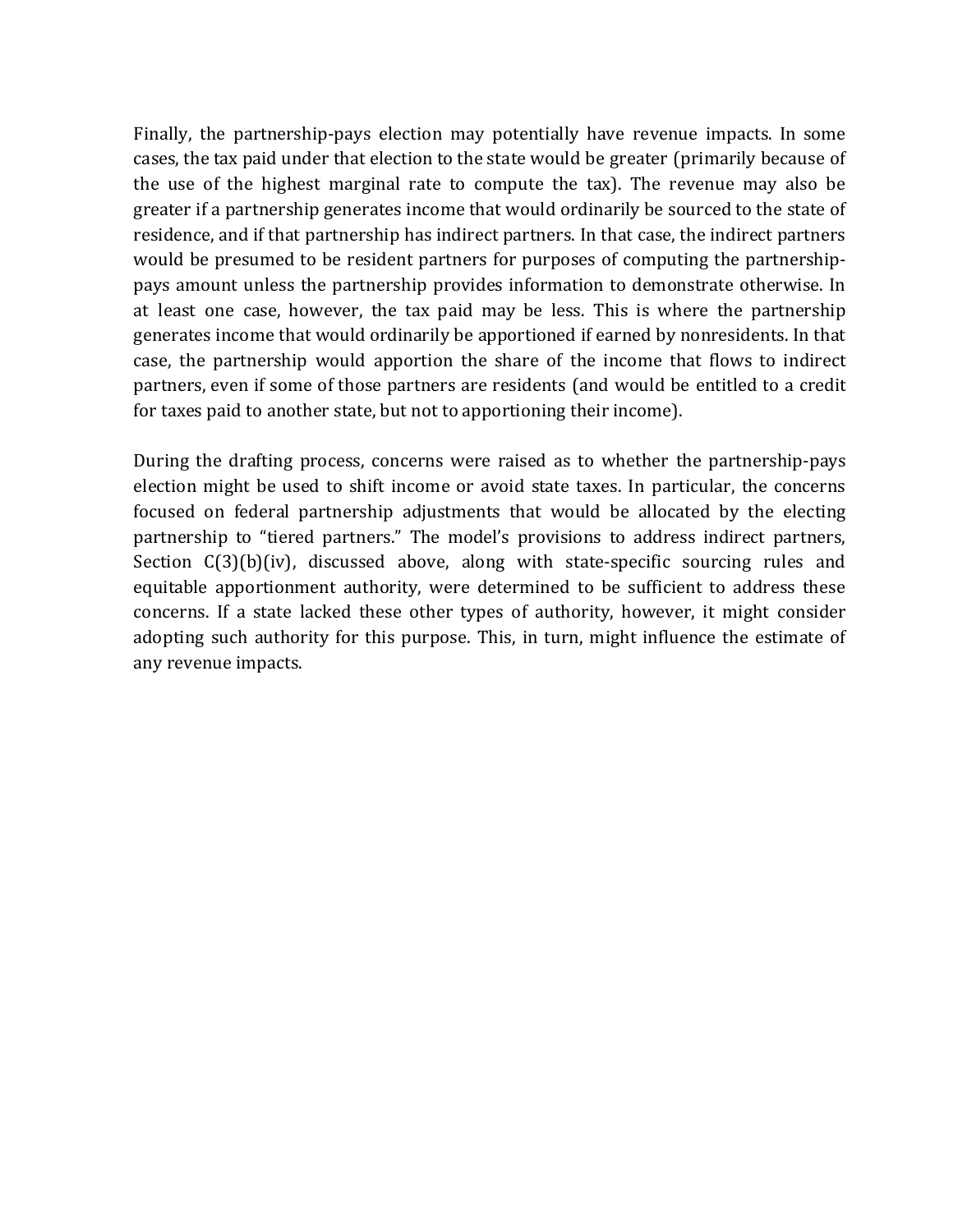# **Model Uniform Statute and Regulation for Reporting Adjustments to Federal Taxable Income and Federal Partnership Audit Adjustments**

*This model was produced by a working group consisting of representatives of the Council On State Taxation (COST), Tax Executives Institute (TEI), the ABA Section of Taxation's SALT Committee, the American Institute of CPAs (AICPA), the Institute for Professionals in Taxation (IPT) and the Master Limited Partnership Association (MLPA) as well as a work group set up by the MTC uniformity committee. This model may have been officially endorsed by these organizations.*

*This model was revised on December 17, 2019 to make a minor cross-referencing correction and to take out redlining (and show the final amendments).*

#### 1 **SECTION A. Definitions**

 $\overline{\phantom{a}}$ 

2 The following definitions apply for the purposes of [this subdivision of the State Code]:

3 **(1)** "**Administrative Adjustment Request**" means an administrative adjustment request 4 filed by a Partnership under IRC section 6227.

5 **(2) "Audited Partnership"** means a Partnership subject to a Partnership Level Audit result-6 ing in a Federal Adjustment.

7 **(3)** "**Corporate Partner**" means a Partner that is subject to tax under [reference to State law].

8 **(4) "Direct Partner"** means a Partner that holds an interest directly in a Partnership or Pass-9 Through Entity.

10 **(5) "Exempt Partner"** means a Partner that is exempt from taxation under [reference to State 11 law] [except on Unrelated Business Taxable Income<sup>1</sup>].

 **(6)** "**Federal Adjustment**" means a change to an item or amount determined under the Internal Revenue Code that is used by a Taxpayer to compute [State tax] owed whether that change results from action by the IRS, including a Partnership Level Audit, or the filing of an amended federal return, federal refund claim, or an Administrative Adjustment Request by the Taxpayer. A Federal Adjustment is positive to the extent that it increases state taxable income as determined under [reference to State laws] and is negative to the extent that it decreases state taxable income as determined under [reference to State laws].

19 **(7)** "**Federal Adjustments Report**" includes methods or forms required by [State Tax

 $<sup>1</sup>$  Drafting note: This portion of definition should only be used by the [State] if it taxes unrelated business income.</sup>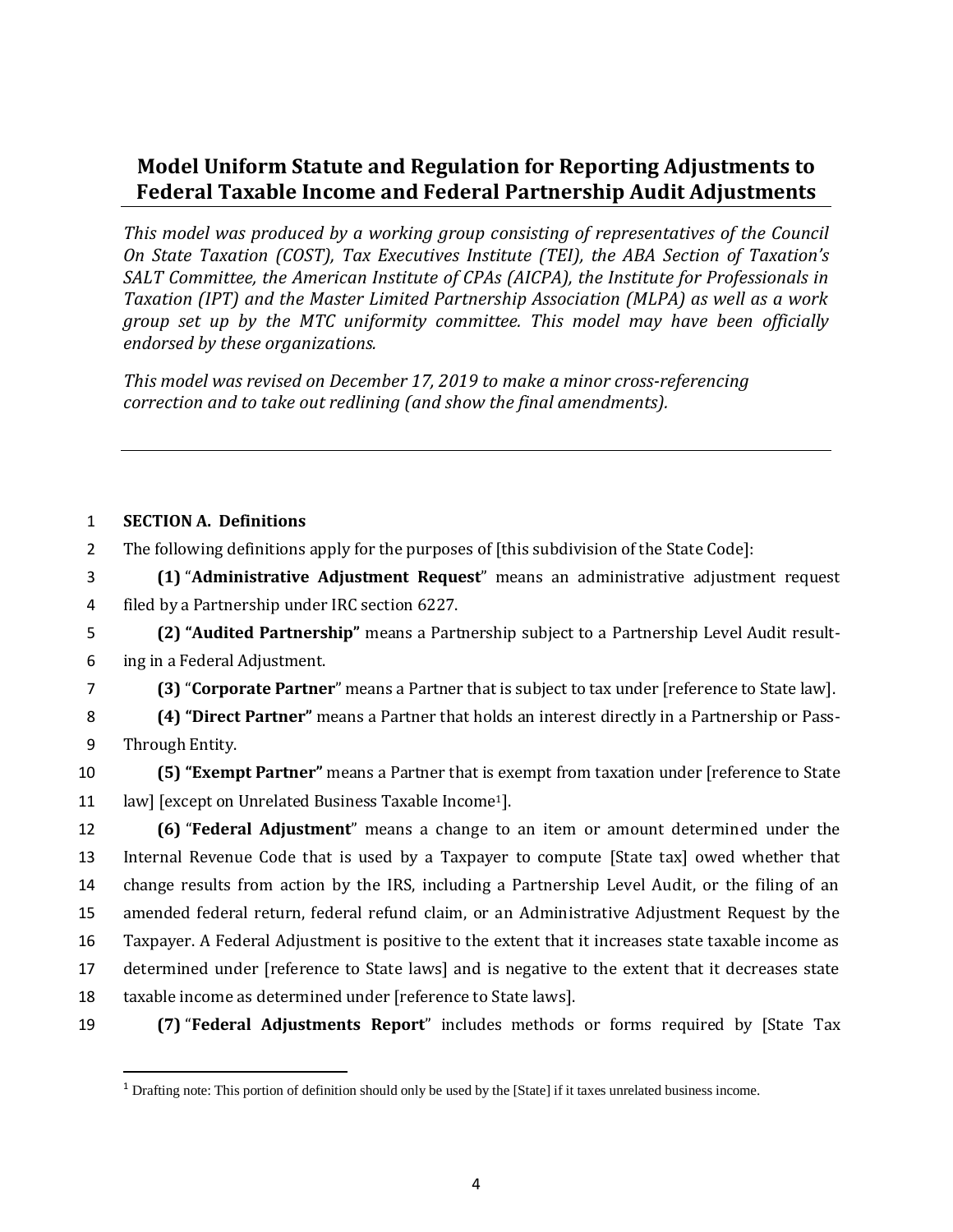Agency] for use by a Taxpayer to report Final Federal Adjustments, including an amended [State] tax return, information return, or a uniform multistate report.

 **(8)** "**Federal Partnership Representative**" means the person the Partnership designates for the taxable year as the Partnership's representative, or the person the IRS has appointed to act as the Federal Partnership Representative, pursuant to IRC section 6223(a).

 $\overline{a}$ 

**(9) "Final Determination Date"** means the following**:**

 (a) Except as provided in Section A(9)(b) and (c), if the Federal Adjustment arises from an IRS audit or other action by the IRS, the Final Determination Date is the first day on which no Federal Adjustments arising from that audit or other action remain to be finally deter- mined, whether by IRS decision with respect to which all rights of appeal have been waived or exhausted, by agreement, or, if appealed or contested, by a final decision with respect to which all rights of appeal have been waived or exhausted. For agreements required to be signed by the IRS and the Taxpayer, the Final Determination Date is the date on which the last party signed the agreement.

 (b) For Federal Adjustments arising from an IRS audit or other action by the IRS, if the Taxpayer filed as a member of a [combined/consolidated return/report under State law], the Final Determination Date means the first day on which no related Federal Adjustments 18 arising from that audit remain to be finally determined, as described in Section A(9)(a), for the entire group.

 (c) If the Federal Adjustment results from filing an amended federal return, a federal re- fund claim, or an Administrative Adjustment Request, or if it is a Federal Adjustment report- ed on an amended federal return or other similar report filed pursuant to IRC section 6225 (c), the Final Determination Date means the day on which the amended return, refund claim, Administrative Adjustment Request, or other similar report was filed.

 **(10)** "**Final Federal Adjustment"** means a Federal Adjustment after the Final Determination Date for that Federal Adjustment has passed.

 **(11) "Indirect Partner"** means a Partner in a Partnership or Pass-Through Entity that itself holds an interest directly, or through another Indirect Partner, in a Partnership or Pass-Through Entity.

 **(12)** "**IRC**" means the Internal Revenue Code of 1986, as codified at 26 United States Code (U.S.C.) Section 1, et seq., [insert State's current practice to incorporate IRC] and applicable 32 regulations as promulgated by the U.S. Department of the Treasury.<sup>2</sup>

<sup>&</sup>lt;sup>2</sup> Drafting note: A State may need to address undefined terms. Suggested language – "To the extent terms used in this [article] are not defined in this Section or elsewhere in [citation to chapter in which this article is contained], it is the intent of the Legislature to conform as closely as possible to the terminology used in the amendments to the IRC pertaining to the comprehensive partnership audit regime as contained in the Bipartisan Budget Act of 2015, Public Law 114-74, as amended,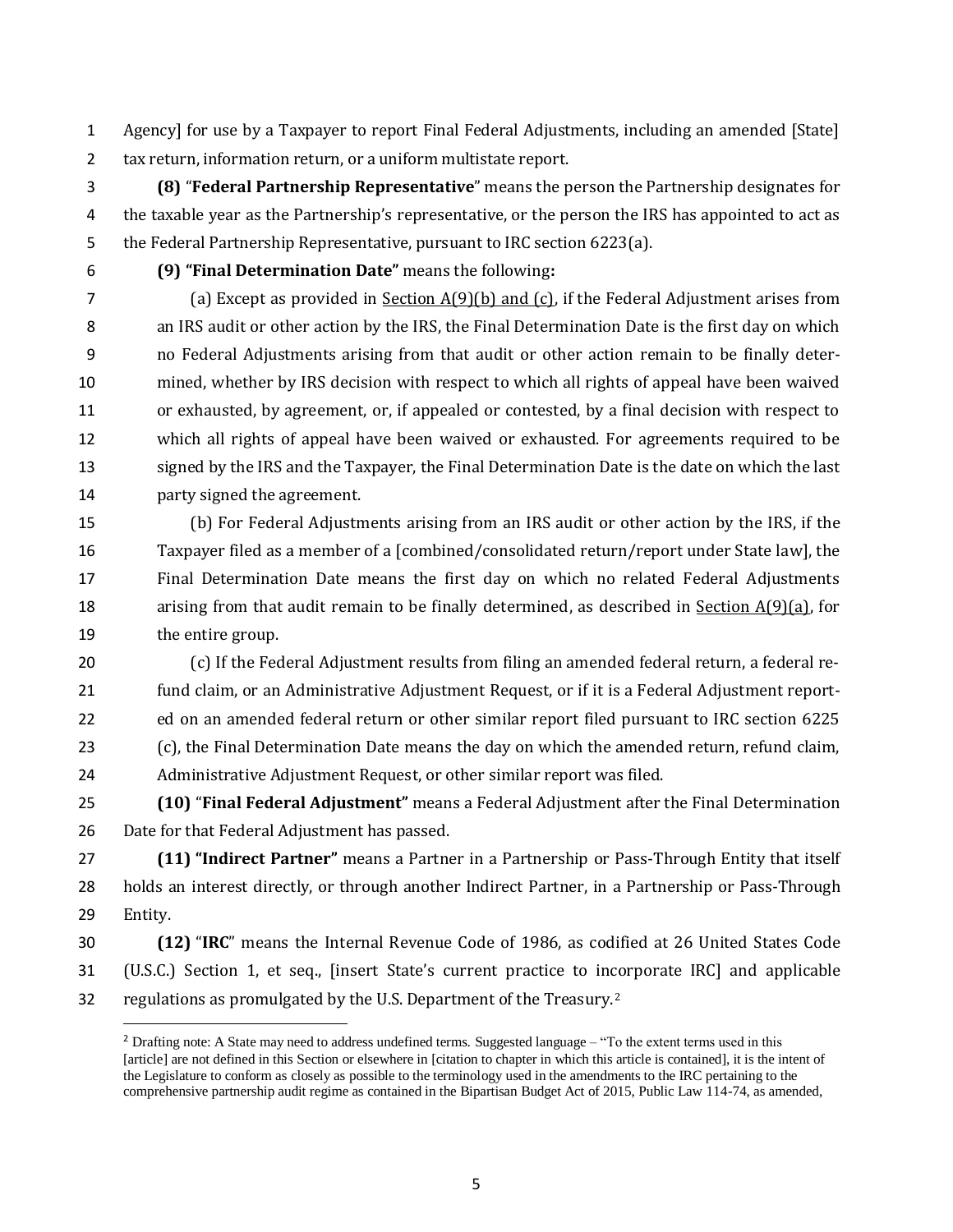**(13)** "**IRS**" means the Internal Revenue Service of the U.S. Department of the Treasury.

 **(14)** "**Non**-**Resident Partner**" means an individual, trust, or estate Partner that is not a Resident Partner.

 **(15) "Partner"** means a person that holds an interest directly or indirectly in a Partnership or other Pass-Through Entity.

**(16) "Partnership"** means an entity subject to taxation under Subchapter K of the IRC.

 **(17)** "**Partnership Level Audit**" means an examination by the IRS at the partnership level pursuant to Subchapter C of Title 26, Subtitle F, Chapter 63 of the IRC, as enacted by the Bipartisan Budget Act of 2015, Public Law 114-74, which results in Federal Adjustments.

 **(18) "Pass-Through Entity"** means an entity, other than a Partnership, that is not subject to 11 tax under [reference to State law imposing tax on C corporations or other taxable entities].

 **(19)** "**Reallocation Adjustment"** means a Federal Adjustment resulting from a Partnership Level Audit or an Administrative Adjustment Request that changes the shares of one or more items of partnership income, gain, loss, expense, or credit allocated to Direct Partners. A positive Reallocation Adjustment means the portion of a Reallocation Adjustment that would increase federal income for one or more Direct Partners, and a negative Reallocation Adjustment means the portion of a Reallocation Adjustment that would decrease federal income for one or more Direct Partners [pursuant to Regulations under IRC section 6225].

 **(20)** "**Resident Partner**" means an individual, trust, or estate Partner that is a resident in 20 [State] under [reference to state laws] for the relevant tax period.

 **(21)** "**Reviewed Year**" means the taxable year of a Partnership that is subject to a Partner-ship Level Audit from which Federal Adjustments arise.

 **(22)** "**Taxpayer**" means [insert reference to State definition] and, unless the context clearly indicates otherwise, includes a Partnership subject to a Partnership Level Audit or a Partnership that has made an Administrative Adjustment Request, as well as a Tiered Partner of that Partnership.

**(23)** "**Tiered Partner**" means any Partner that is a Partnership or Pass-Through Entity.

 **(24)** "**Unrelated Business Taxable Income**" has the same meaning as defined in IRC section 29 512.3

#### **SECTION B. Reporting Adjustments to Federal Taxable Income – General Rule**

Except in the case of Final Federal Adjustments that are required to be reported by a Partnership

and its Partners using the procedures in Section C, and Final Federal Adjustments required to be

reported for federal purposes under IRC section 6225(a)(2), a Taxpayer shall report and pay any

 $\overline{a}$ and this [article] shall be so interpreted."

<sup>&</sup>lt;sup>3</sup> Drafting note: This term should only be used by the [State] if it taxes unrelated business income.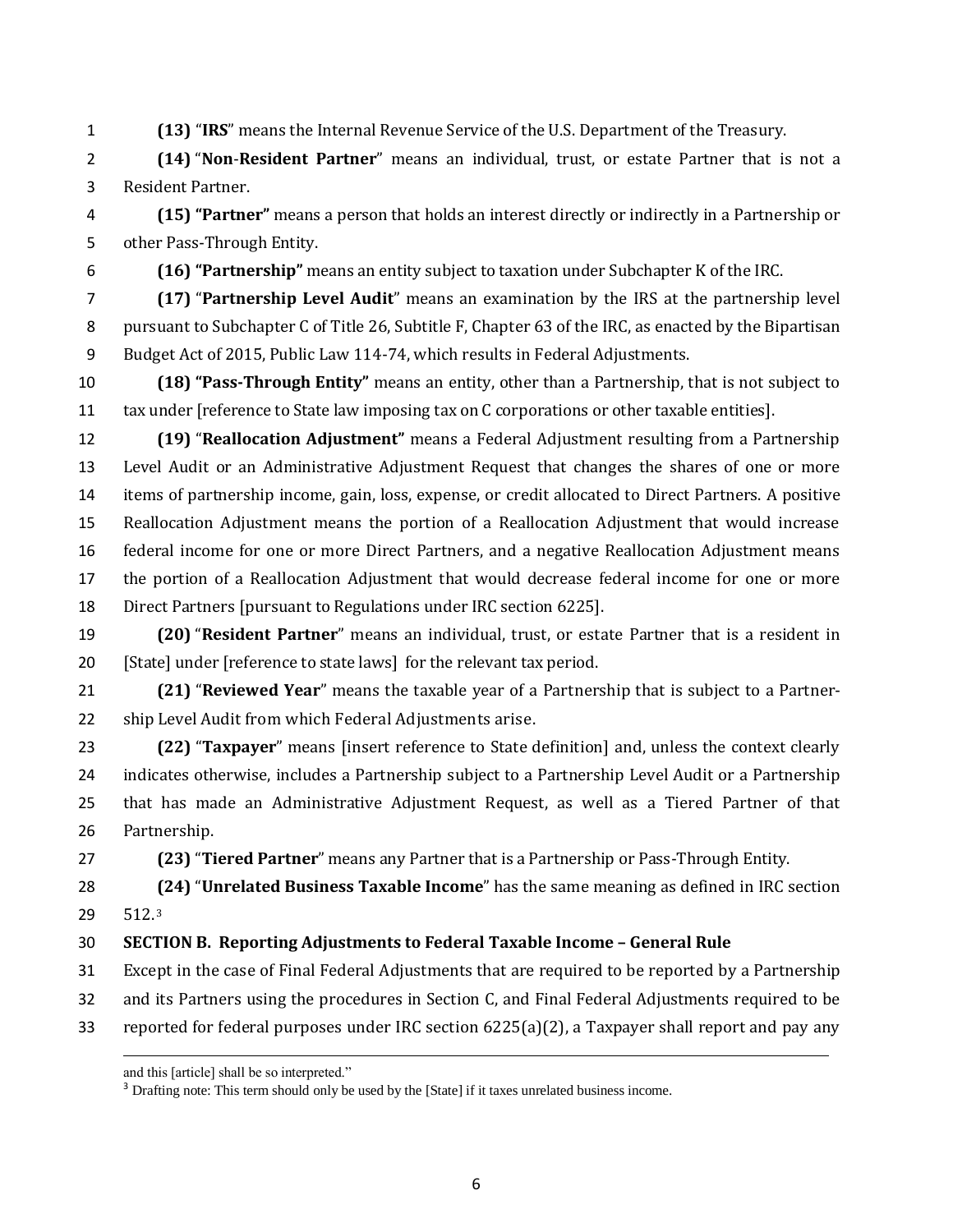[State] tax due with respect to Final Federal Adjustments arising from an audit or other action by the IRS or reported by the Taxpayer on a timely filed amended federal income tax return, 3 including a return or other similar report filed pursuant to IRC section  $6225(c)(2)$ , or federal claim for refund by filing a Federal Adjustments Report with the [State Tax Agency] for the Reviewed Year and, if applicable, paying the additional [State] tax owed by the Taxpayer no later than 180 days after the Final Determination Date.

## **Section C. Reporting Federal Adjustments – Partnership Level Audit and Administrative Adjustment Request**

 Except for adjustments required to reported for federal purposes pursuant to IRC section 6225(a)(2), and the distributive share of adjustments that have been reported as required under Section B, Partnerships and Partners shall report Final Federal Adjustments arising from a Partnership Level Audit or an Administrative Adjustment Request and make payments as required under this Section C.

### (1) **State Partnership Representative.**

 (a) With respect to an action required or permitted to be taken by a Partnership under this Section C and a proceeding under [reference to provisions for State administrative appeal or judicial review] with respect to that action, the State Partnership Representative for the Reviewed Year shall have the sole authority to act on behalf of the Partnership, and the Partnership's Direct Partners and Indirect Partners shall be bound by those actions.

 (b) The State Partnership Representative for the Reviewed Year is the Partnership's Fed- eral Partnership Representative unless the Partnership designates in writing another person as its State Partnership Representative.

 (c) The [State Tax Agency] may establish reasonable qualifications for and procedures for designating a person, other than the Federal Partnership Representative, to be the State Partnership Representative.

 (2) **Reporting and Payment Requirements for Partnerships Subject to a Final Federal Adjustment and their Direct Partners.** Final Federal Adjustments subject to the requirements of 28 this Section C, except for those subject to a properly made election under Section  $C(3)$ , shall be reported as follows:

- 
- (a) No later than 90 days after the Final Determination Date, the Partnership shall:
- (i) File a completed Federal Adjustments Report, including information as required by [State Tax Agency regulation], with [State Tax Agency]; and
- (ii) Notify each of its Direct Partners of their distributive share of the Final Federal Adjustments including information as required by the [State Tax Agency regulation]; and (iii) File an amended composite return for Direct Partners as required under [refer-
- ence to State law] and/or an amended withholding return for Direct Partners as required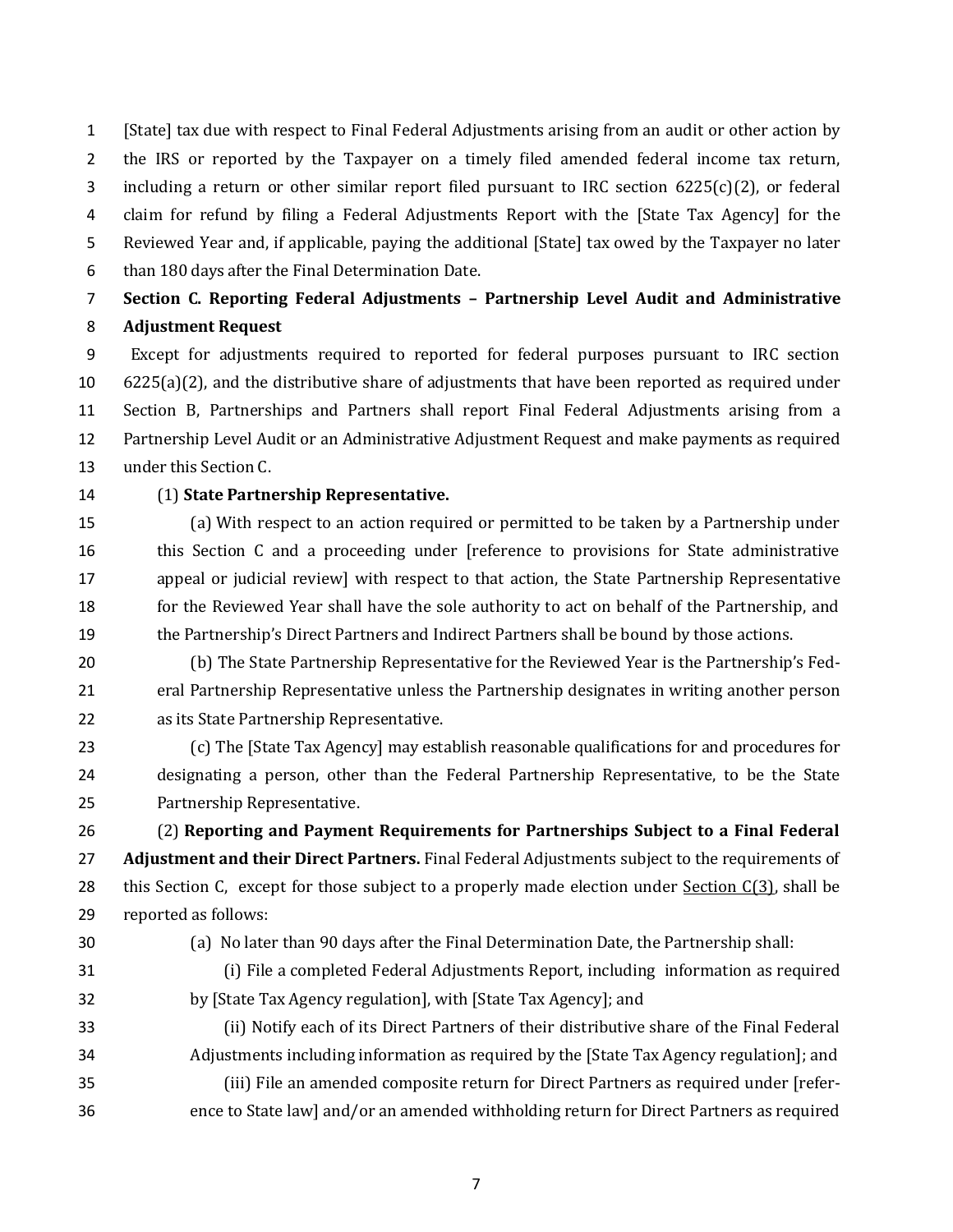under [reference to State law] and pay the additional amount under [reference to State law(s)] that would have been due had the Final Federal Adjustments been reported properly as required.

4 (b) [Except as provided under State law for minimal tax liabilities]<sup>4</sup>, no later than 180 days after the Final Determination Date, each Direct Partner that is taxed under [reference to State law imposing tax on individuals, trusts, estates, C corporations, etc.] shall:

- (i) File a Federal Adjustments Report reporting their distributive share of the ad-8 justments reported to them under **Section C(2)(a)(ii)** as required under [reference to State laws]; and
- (ii) Pay any additional amount of tax due as if Final Federal Adjustments had been properly reported, plus any penalty and interest due under [reference to State law] and less any credit for related amounts paid or withheld and remitted on behalf of the Direct 13 Partner under Section C(2)(a)(iii).

 (3) **Election – Partnership Pays.** Subject to the limitations in Section C(3)(c), an Audited Partnership making an election under this Subsection (3) shall:

- (a) No later than 90 days after the Final Determination Date, file a completed Federal Ad-17 justments Report, including information as required by the [State Tax Agency rule or instruc- tion], and notify the [State Tax Agency] that it is making the election under this Subsection (3);
- (b) No later than 180 days after the Final Determination Date, pay an amount, deter-mined as follows, in lieu of taxes owed by its Direct and Indirect Partners:
- (i) Exclude from Final Federal Adjustments the distributive share of these adjust- ments reported to a Direct Exempt Partner not subject to tax under [reference state law taxing certain income to tax-exempt entities].

 (ii) For the total distributive shares of the remaining Final Federal Adjustments re- ported to Direct Corporate Partners subject to tax under [reference to State law] and to Direct Exempt Partners subject to tax under [reference state law taxing certain income to tax-exempt entities], apportion and allocate such adjustments as provided under [refer- ence to existing multi-state business activity allocation/apportion law or regulation] and multiply the resulting amount by the highest tax rate under [reference to State law(s)];

 (iii) For the total distributive shares of the remaining Final Federal Adjustments re- ported to Non-Resident Direct Partners subject to tax under [reference to State law ap-plying to individuals and /or trusts], determine the amount of such adjustments which is

 $\overline{a}$ 

 DRAFTER'S NOTE: If the state adopts a de minimis rule as further set out in this model, then this section would need to be conditioned on a reference to that rule.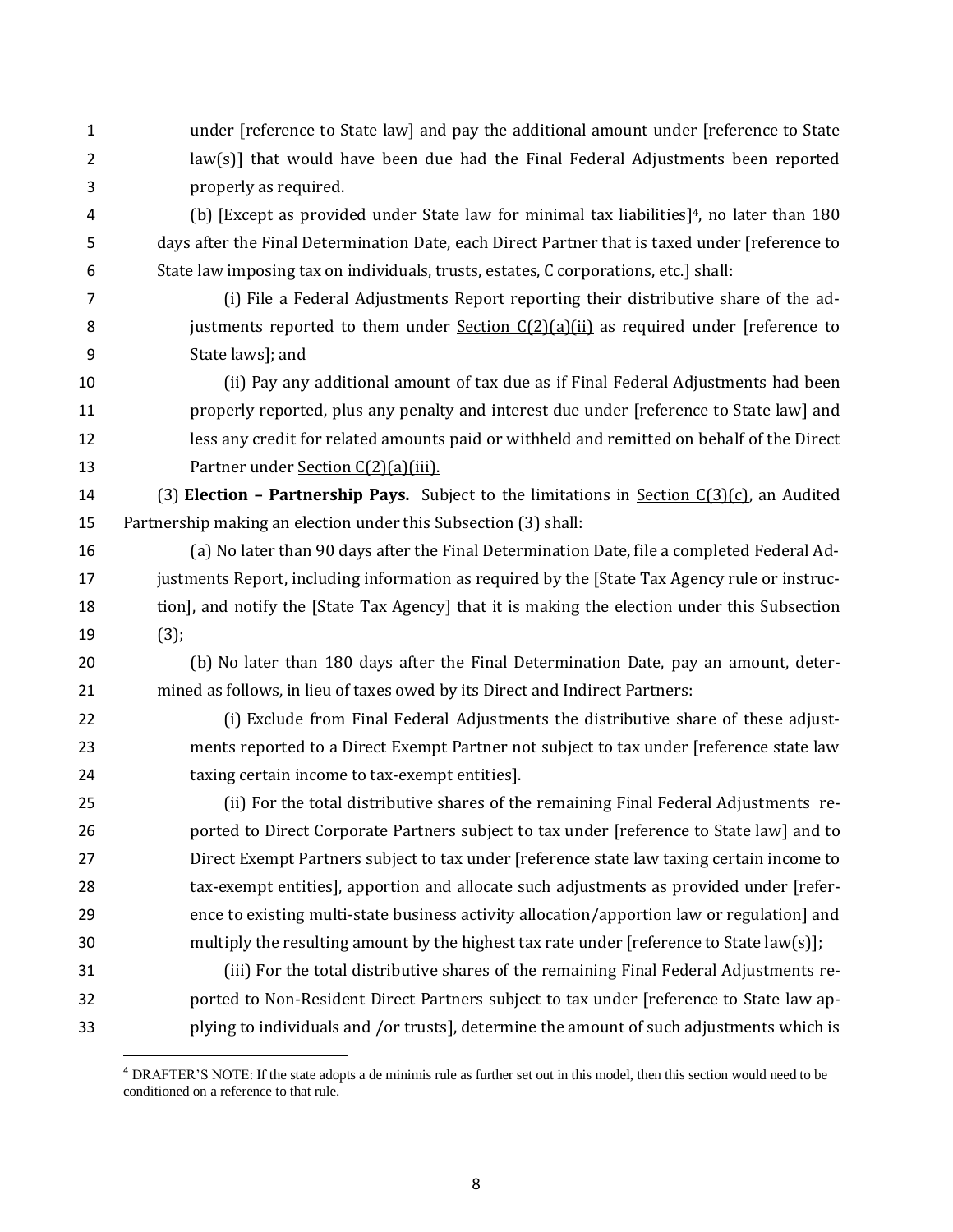| $\mathbf{1}$   | [State]-source income under [reference to existing non-resident partner sourcing law or    |
|----------------|--------------------------------------------------------------------------------------------|
| $\overline{2}$ | regulation], and multiply the resulting amount by the highest tax rate under [reference    |
| 3              | to State law applying to individuals and/or trusts];                                       |
| $\overline{a}$ | (iv) For the total distributive shares of the remaining Final Federal Adjustments re-      |
| 5              | ported to Tiered Partners:                                                                 |
| 6              | (A) Determine the amount of such adjustments which is of a type that it would              |
| 7              | be subject to sourcing to the [State] under [reference to existing State rules for allo-   |
| 8              | cating/apportioning income of non-resident partners]; and then determine the por-          |
| 9              | tion of this amount that would be sourced to the state applying [these rules];             |
| 10             | (B) Determine the amount of such adjustments which is of a type that it would              |
| 11             | not be subject to sourcing to the [State] by a Nonresident Partner under [reference        |
| 12             | to existing State rules for income fully sourced based on a taxpayer's residency];         |
| 13             | (C) Determine the portion of the amount determined in Section $C(3)(b)(iv)(B)$             |
| 14             | that can be established, under regulation issued by [State Agency], to be properly al-     |
| 15             | locable to Nonresident Indirect Partners or other Partners not subject to tax on the       |
| 16             | adjustments; or that can be excluded under procedures for Modified Reporting and           |
| 17             | Payment Method allowed under Paragraph (5).                                                |
| 18             | (v) Multiply the total of the amounts determined in Section $C(3)(b)(iv)(A)$ and $(B)$     |
| 19             | reduced by the amount determined in Section C(3)(b)(iv)(C) by the highest tax rate un-     |
| 20             | der [reference to State law applying to individuals and/or trusts];                        |
| 21             | (vi) For the total distributive shares of the remaining Final Federal Adjustments re-      |
| 22             | ported to Resident Direct Partners subject to tax under [reference to State law applying   |
| 23             | to individuals and /or trusts], multiply that amount by the highest tax rate under [refer- |
| 24             | ence to State law applying to individuals and/or trusts];                                  |
| 25             | (vii) Add the amounts determined in Section C(3)(b)(ii), (iii), (v), and (vi), along       |
| 26             | with penalty and interest as provided in [reference to State law.                          |
| 27             | (c) Final Federal Adjustments subject to this election exclude:                            |
| 28             | DRAFTER'S NOTE: THE EXCLUSION IN (i) IS INTENDED TO ADDRESS THE PARTICULAR                 |
| 29             | STATE'S LAW WITH RESPECT TO ADJUSTMENTS THAT WOULD FLOW THROUGH TO                         |
| 30             | CORPORATE PARTNERS AND MIGHT BE TREATED AS PART OF THE UNITARY BUSI-                       |
| 31             | NESS OF THE CORPORATION.                                                                   |
| 32             | (i) The distributive share of Final Audit Adjustments that under [reference to State       |
| 33             | law] must be included in the unitary business income of any Direct or Indirect Corporate   |
| 34             | Partner, provided that the Audited Partnership can reasonably determine this; and          |
| 35             | (ii) Any Final Federal Adjustments resulting from an Administrative Adjustment             |
| 36             | Request.                                                                                   |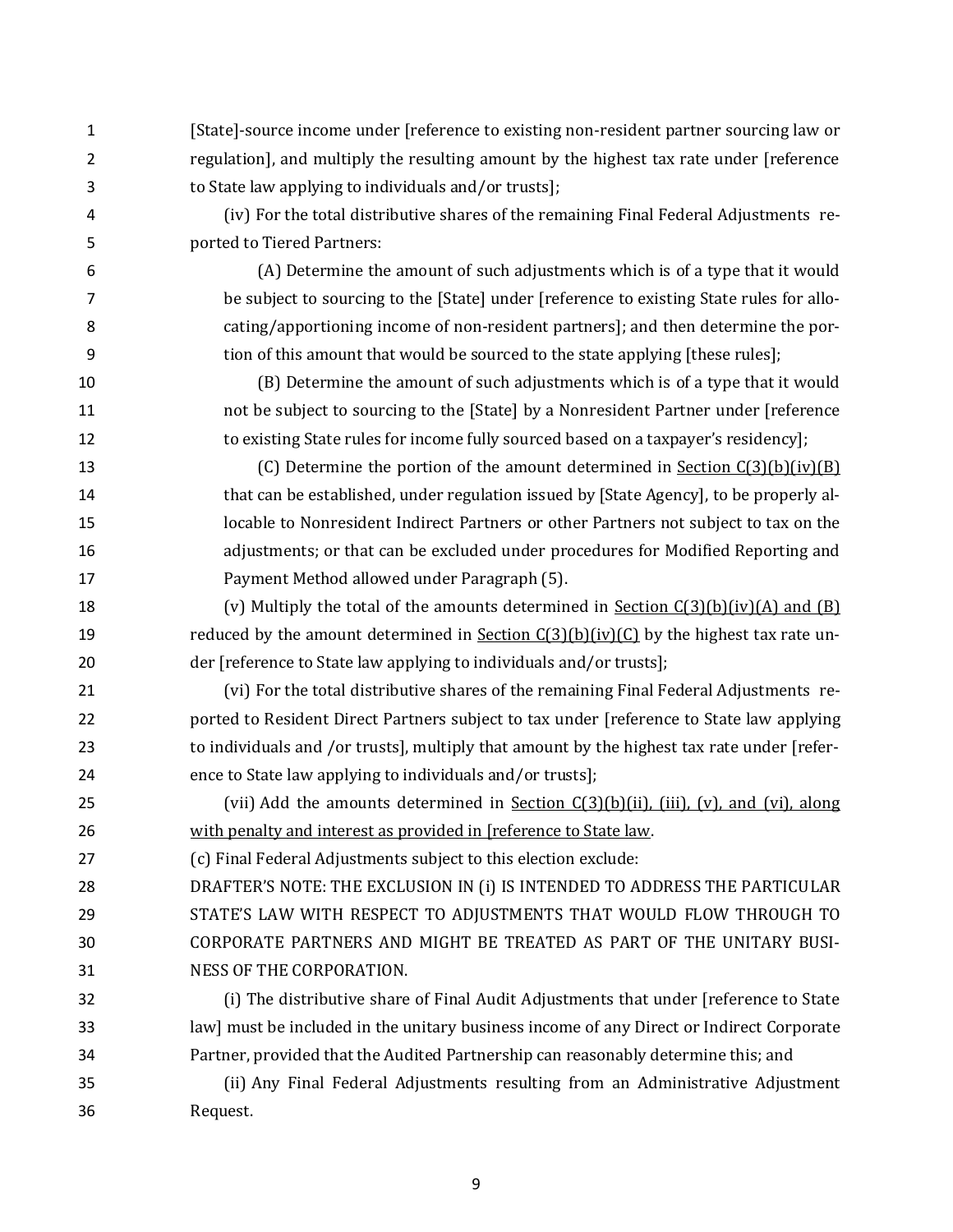(d) {OPTIONAL PROVISIONS}

- Option A An Audited Partnership not otherwise subject to any reporting or payment obligation to [State] that makes an election under this Subsection (3) consents to be sub- ject to [State] laws related to reporting, assessment, payment, and collection of [State] tax calculated under the election.
- 

 Option B - An Audited Partnership not otherwise subject to any reporting or payment obligation to [State] may not make an election under this Subsection (3).

 (4) **Tiered Partners.** The Direct and Indirect Partners of an Audited Partnership that are Tiered Partners, and all of the Partners of those Tiered Partners that are subject to tax under [reference to State laws imposing tax on individuals, trusts, corporations, etc.] are subject to the 11 reporting and payment requirements of Section C(2) and the Tiered Partners are entitled to make the elections provided in Section C(3) and (5). The Tiered Partners or their Partners shall make required reports and payments no later than 90 days after the time for filing and furnishing statements to Tiered Partners and their Partners as established under IRC section 6226 and the regulations thereunder. The [State Agency] may promulgate regulations to establish procedures and interim time periods for the reports and payments required by Tiered Partners and their Partners and for making the elections under this Section C.

 (5) **Modified Reporting and Payment Method.** Under procedures adopted by and subject to the approval of the [State Agency], an Audited Partnership or Tiered Partner may enter into an agreement with the [State Agency] to utilize an alternative reporting and payment method, including applicable time requirements or any other provision of this Section C, if the Audited Partnership or Tiered Partner demonstrates that the requested method will reasonably provide for the reporting and payment of taxes, penalties, and interest due under the provisions of this Section C. Application for approval of an alternative reporting and payment method must be made 25 by the Audited Partnership or Tiered Partner within the time for election as provided in Section  $C(3)$  or (4), as appropriate.

 (6) **Effect of Election by Audited Partnership or Tiered Partner and Payment of Amount Due.**

29 (a) The election made pursuant to **Section C(3) or (5)** is irrevocable, unless [State Agen-cy], in its discretion, determines otherwise.

 (b) If properly reported and paid by the Audited Partnership or Tiered Partner, the 32 amount determined in Section C(3)(b), or similarly under an optional election under Section 33 C(5), will be treated as paid in lieu of taxes owed by its Direct and Indirect Partners, to the extent applicable, on the same Final Federal Adjustments. The Direct Partners or Indirect Partners may not take any deduction or credit for this amount or claim a refund of the amount in this State. Nothing in this Subsection(C)(6) shall preclude a Direct Resident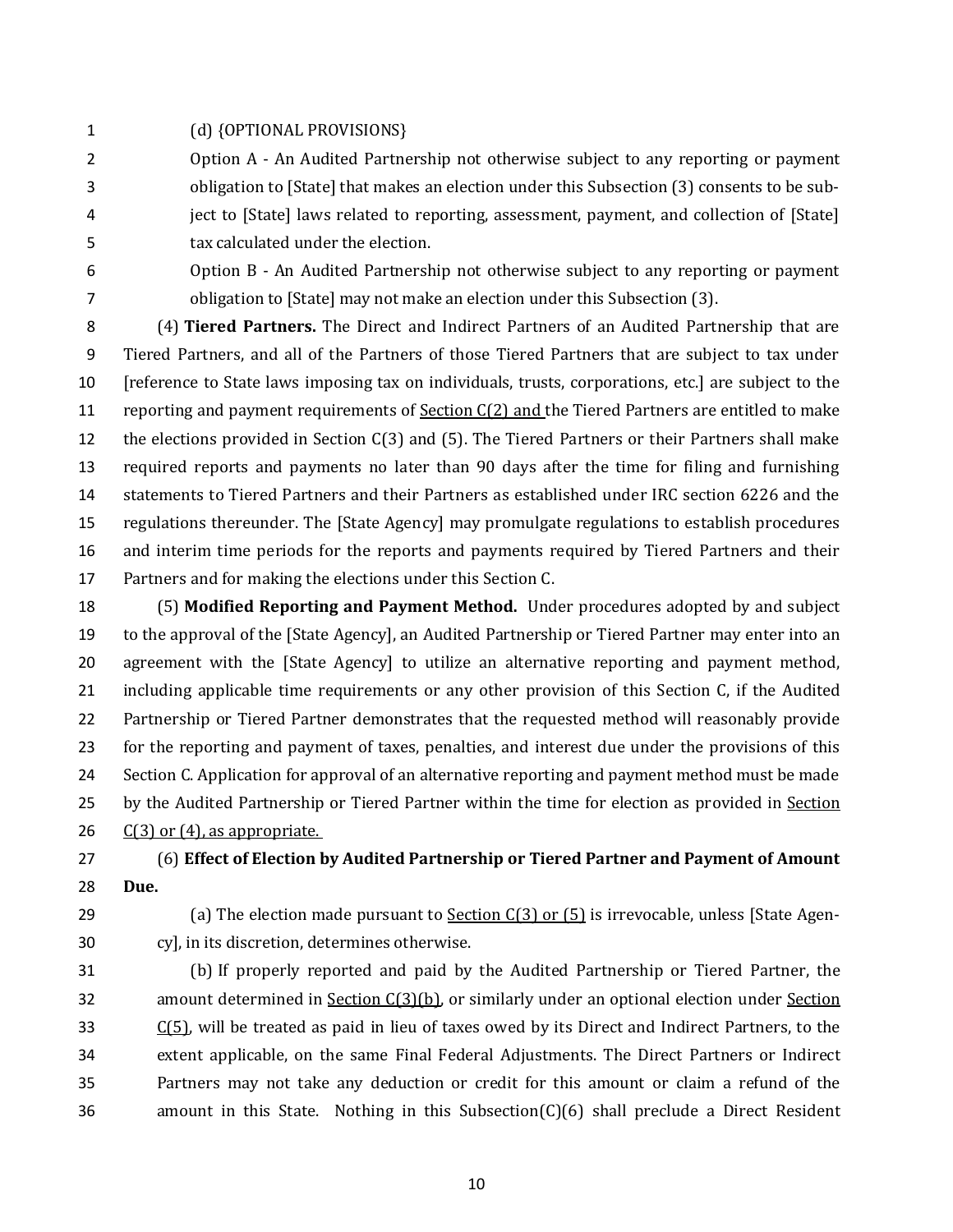Partner from claiming a credit against taxes paid to this State pursuant to [reference to State law], any amounts paid by the Audited Partnership or Tiered Partner on the Resident Part- ner's behalf to another state or local tax jurisdiction in accordance with the provisions of [State law or regulation allowing credit for taxes paid to another state or locality].

 (7) **Failure of Audited Partnership or Tiered Partner to Report or Pay**. Nothing in this Section C prevents the [State Agency] from assessing Direct Partners or Indirect Partners for taxes they owe, using the best information available, in the event that a Partnership or Tiered Partner fails to timely make any report or payment required by this Section C for any reason.

**SECTION D. De Minimis Exception**

 The [State Agency] at its discretion may promulgate regulations to establish a de minimis amount upon which a taxpayer shall not be required to comply with Sections B and C of this [Chapter].

## **SECTION E. Assessments of Additional [State] Tax, Interest, and Penalties Arising from Adjustments to Federal Taxable Income – Statute of Limitations**

 The [State Agency] will assess additional tax, interest, and penalties arising from Final Federal Adjustments arising from an audit by the IRS, including a Partnership Level Audit, or reported by the Taxpayer on an amended federal income tax return or as part of an Administrative Adjustment Request by the following dates:

 (1) **Timely Reported Federal Adjustments.** If a Taxpayer files with the [State Agency] a Federal Adjustments Report or an amended [State] tax return as required within the period specified in Sections B or C, the [State Agency] may assess any amounts, including in-lieu-of 22 amounts, taxes, interest, and penalties arising from those Federal Adjustments if [State Agency] issues a notice of the assessment to the Taxpayer no later than:

 (a) The expiration of the limitations period specified in [citation to State statute setting forth normal limitations period]; or

 (b) The expiration of the one (1) year period following the date of filing with the [State Agency] of the Federal Adjustments Report.

 (2) **Untimely Reported Federal Adjustments.** If the Taxpayer fails to file the Federal Adjustments Report within the period specified in Sections B or C, as appropriate, or the Federal Adjustments Report filed by the Taxpayer omits Final Federal Adjustments or understates the correct amount of tax owed, the [State Agency] may assess amounts or additional amounts including in-lieu-of amounts, taxes, interest, and penalties arising from the Final Federal Adjustments, if it mails a notice of the assessment to the Taxpayer by a date which is the latest of the following:

 (a) The expiration of the limitations period specified in [citation to State statute setting forth normal limitations period]; or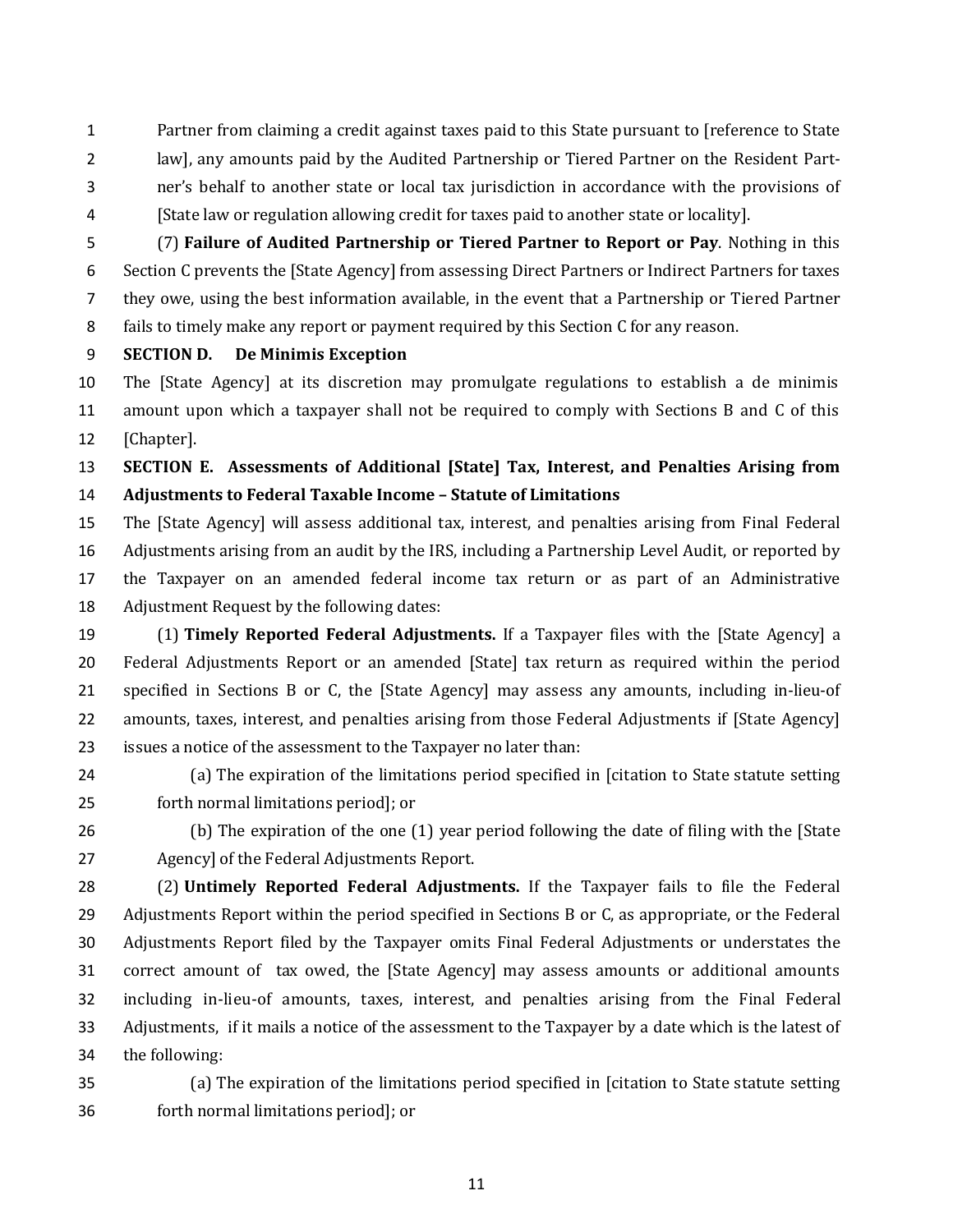- (b) The expiration of the one (1) year period following the date the Federal Adjustments Report was filed with [State Agency]; or
- (c) Absent fraud, the expiration of the six (6) year period following the Final Determina-tion Date.

#### **SECTION F. Estimated [State] Tax Payments During the Course of a Federal Audit**

 A Taxpayer may make estimated payments to the [State Agency], following the process prescribed by the [State Agency], of the [State] tax expected to result from a pending IRS audit, prior to the due date of the Federal Adjustments Report, without having to file the report with the [State Agency]. The estimated tax payments shall be credited against any tax liability ultimately found to be due to [State] ("Final [State] Tax Liability") and will limit the accrual of further statutory interest on that amount. If the estimated tax payments exceed the final tax liability and statutory interest ultimately determined to be due, the Taxpayer is entitled to a refund or credit for the excess, provided the Taxpayer files a Federal Adjustments Report or claim for refund or credit of tax pursuant to [citation to State statute setting forth claim for refund requirements] no later than one year following the Final Determination Date. **SECTION G. Claims for Refund or Credits of Tax Arising from Final Federal Adjustments** 

#### **Made by the IRS**

 Except for Final Federal Adjustments required to be reported for federal purposes under IRC section 6225(a)(2), a Taxpayer may file a claim for refund or credit of tax arising from Federal Adjustments made by the IRS on or before the later of:

- (1) The expiration of the last day for filing a claim for refund or credit of [State] tax pursuant 22 to [citation to State statute setting forth claim for refund requirements], including any extensions; or
- (2) One year from the date a Federal Adjustments Report prescribed in Sections B or C, as applicable, was due to the [State Agency], including any extensions pursuant to Section G.

 The Federal Adjustments Report shall serve as the means for the Taxpayer to report additional tax due, report a claim for refund or credit of tax, and make other adjustments (including to its net operating losses) resulting from adjustments to the Taxpayer's federal taxable income.

#### **SECTION H. Scope of Adjustments and Extensions of Time.**

- (1) Unless otherwise agreed in writing by the Taxpayer and the [State Agency], any adjust- ments by the [State Agency] or by the Taxpayer made after the expiration of the [State's normal statute of limitations for assessment and refund] is limited to changes to the Taxpayer's tax liability arising from Federal Adjustments.
- (2) The time periods provided for in [this subdivision of the State Code] may be extended:
- (a) Automatically, upon written notice to [State agency], by 60 days for an Audited Part-nership or Tiered Partner which has [10,000] or more Direct Partners; or